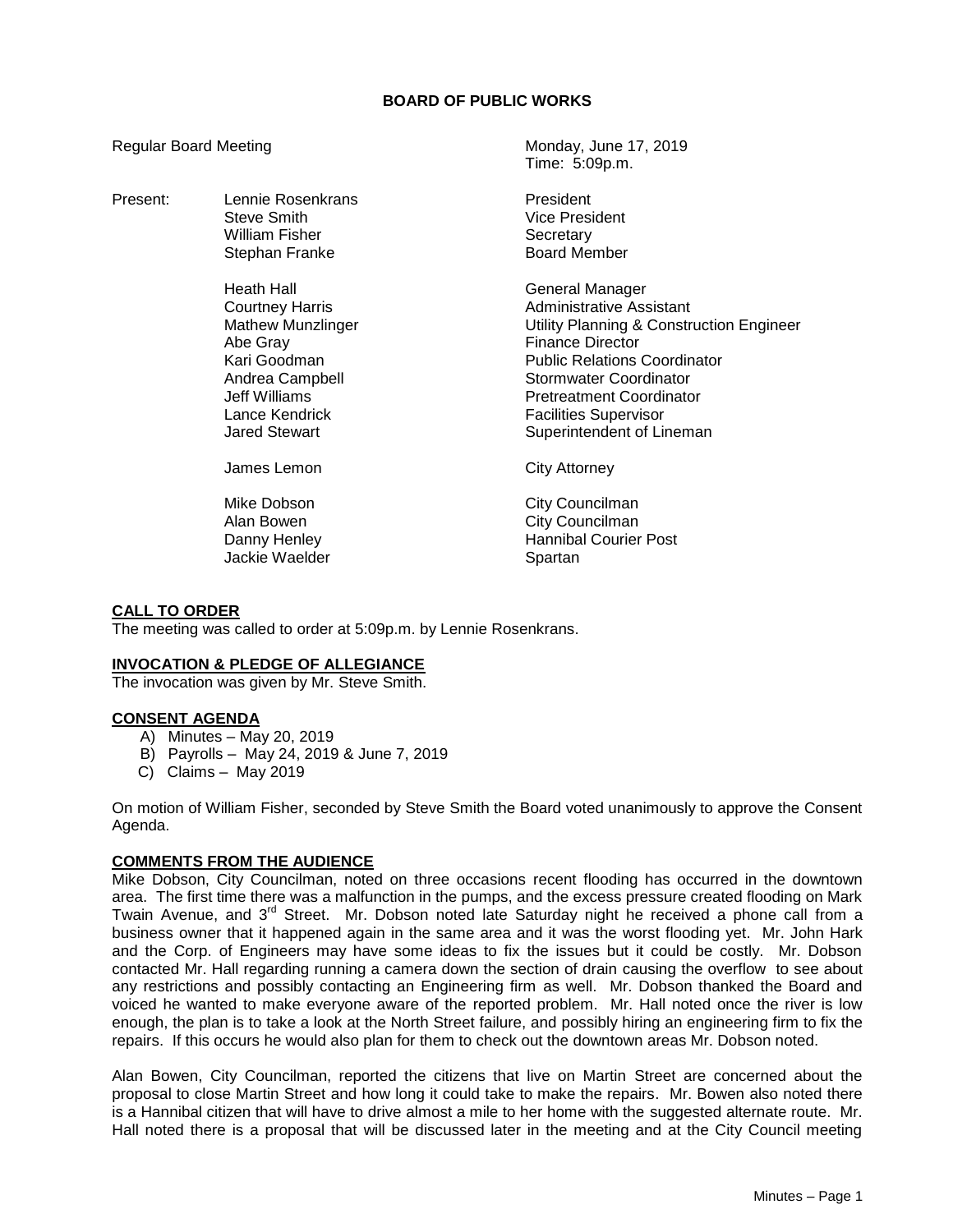tomorrow evening. At this time there are no immediate plans to repair the issue due to lack of Stormwater funding.

### **GENERAL MANAGER & OPERATIONS REPORT**

Heath Hall reported Lance Kendrick is the new Facilities Supervisor at the Water Treatment Plant (WTP) and Wastewater Treatment Plant (WWTP).

Heath Hall reported the HBPW has continued to battle high river elevations this month, and the downtown flood gates were installed in March around the 20ft. river mark. The HBPW has spent \$100,000 in flood prevention efforts this calendar year, not including any repairs at the recently failed storm sewer along North Street. Mr. Hall noted the HBPW continues to work with the Emergency Management Coordinator on potential FEMA reimbursement expenses. Mr. Hall thanked all the Supervisors and Crews for their efforts and hard work throughout the flooding of 2019.

Heath Hall reported the HBPW will be sponsoring a training event with the Hannibal Regional Economic Development on June 21<sup>st</sup> at the Board of Public Works.

Heath Hall thanked the Board for the opportunity to attend the American Public Power Association's National Conference in Austin Texas last week. Mr. Hall noted there were many interesting topics regarding the electric industry.

Heath Hall reported he has two items on the City Council Meeting agenda on Tuesday, June 18<sup>th</sup>. Mr. Hall noted he will be taking the approved Master Purchase Power Agreement with TransAlta along with the Missouri Association of Municipal Utilities lease termination document to obtain the Mayors signature. Mr. Hall and Matt Munzlinger will also be attending to help support discussion regarding a proposal to close a portion of Martin Street due to PSBA's recommendation.

Heath Hall reported the HBPW has a larger than normal increase in social media followers recently on Facebook. Mr. Hall noted most of this can be attributed to postings related to flood prevention and thanked Kari Goodman for her efforts.

Heath Hall reported Kari Goodman recently attended a Digital Media Workshop hosted by the Missouri Public Utility Alliance (MPUA). Mr. Hall noted Kari will be changing the Facebook posting strategy to hopefully reach the HBPW's targeted audience.

Heath Hall reported the contractor, Electric line crew, and Electricians completed the new electrical wiring and lighting portions of the lighthouse the second week of June and is very impressed with the outcome. Mr. Hall thanked the crews for completing the project prior to the upcoming celebrations.

Heath Hall reported the Electric crew had higher than normal outages for the month of May. Mr. Hall noted there was a large storm event on May  $18<sup>th</sup>$  that caused about half the outages, and two other significant outages that affected the Oakwood substation and Indian Mounds substation.

Heath Hall reported the Water crew began annual hydrant testing on June 10<sup>th</sup>. Mr. Hall noted the location of hydrant flushing can be viewed on the HBPW website and will take about 2 months to complete.

Heath Hall reported the Sewer Crew had several sewer stop ups and overflows for the month of May. Mr. Hall noted this could mostly be attributed to high river elevations and the associated inundated sewer piping system. Mr. Hall noted the crew opened the Downtown Constructed SSO two times to reduce overflows in the downtown area.

Heath Hall reported high flows continued at the WWTP. Mr. Hall noted there was over 300 million gallons of flow for the month of May.

Heath Hall reported the Automated Meter Integration Upgrade is moving forward. Matthew Jones is continuing to meet with ACLARA and their team each week and communicating with NISC on the project status.

Heath Hall reported Matthew Jones has received a tentative schedule on the phone system conversion. Training and the cut-over will take place the week of June 24th.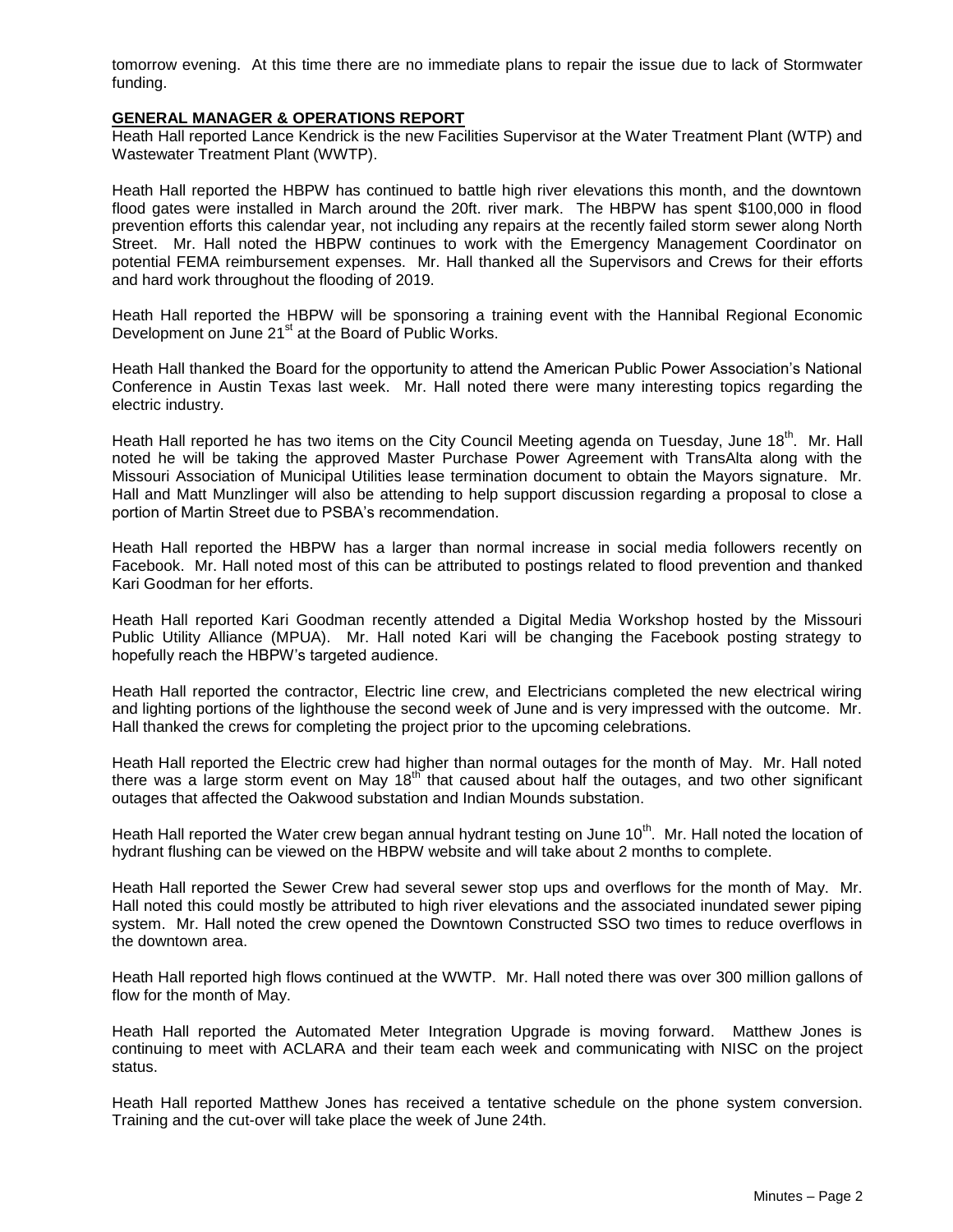Heath Hall reported Matthew Jones has been working with staff on gathering information for the installation of 24 hour payment kiosks potentially at both the HBPW Office and City Hall. Mr. Hall noted he feels the investment in this technology will provide another convenient method for customers to submit their utility payment.

## **FINANCIAL REPORT**

Abe Gray presented the Board with the financial results for the month of May 2019, year to date results, and key financial ratios. Mr. Gray presented the Dashboard presentation to the Board as a review of Key Performance Indicators trailing the last six months.

Abe Gray reported the Annual Audit is scheduled for the end of August 2019.

### **PROJECTS REPORT**

Mathew Munzlinger presented the Board with an updated progress report of ongoing projects. This includes projects from the Water System and Water Treatment Plant, as well as the Sewer System and Wastewater Treatment Plant. Mr. Munzlinger noted the progress of these projects and studies are acceptable and will continue as weather permits.

### **OLD BUSINESS**

#### *Proposed Utility Rate Adjustments – Abe Gray*

Abe Gray presented the Electric, Water, and Sewer Rate Schedule for FY2019-2020 during the Public Hearing. The proposed rate changes include **Water (3.5%)** increase, no **Sewer** rate change**, no Electric** rate change; However the Large Industrial Rate Class should be redefined to include customers over 1 MW of demand, and no **Stormwater** revenue.

On motion of Stephan Franke, seconded by Steve Smith the Board voted unanimously to approve the Rate Adjustments as presented to be effective July 2, 2019.

### *Sewer Ordinances for Pretreatment Program & Emergency Response Plan – Jeff Williams*

Jeff Williams reported a few months ago, the Board approved the modifications of the Sewer Ordinances for the Pretreatment Program & Emergency Response Plan. Mr. Williams noted since that time there have been no comments received. Mr. Williams recommended and requested final approval on the modifications to send to City Council for approval.

On motion of William Fisher, seconded by Steve Smith the Board voted unanimously to approve the Sewer Ordinances for the Pretreatment Program & Emergency Response Plan.

## **NEW BUSINESS**

#### *Cash Reserves Policy – Abe Gray*

Abe Gray reported a little over 8 years ago, the cash reserves policy was implemented, and in recent months there have been questions raised on revising the policy. After much discussion, it was decided Mr. Gray will present options to the Board next month for approval.

#### **CITY ATTORNEY – PENDING MATTERS**

NONE

## **GENERAL DISCUSSION**

Heath Hall reported he is willing to set up an hour and a half informative meeting for the HBPW Board Members with Corey Mahaffey to explain the proposed Community Improvement District. Mr. Hall noted this newly proposed district will have its own separate Board and could benefit the Hannibal community. Board Member Franke expressed interest.

Heath Hall noted he would like to propose moving the August Board meeting back a week to August 26<sup>th</sup>. Mr. Hall will revisit the date with the Board Members at the next regular meeting for approval.